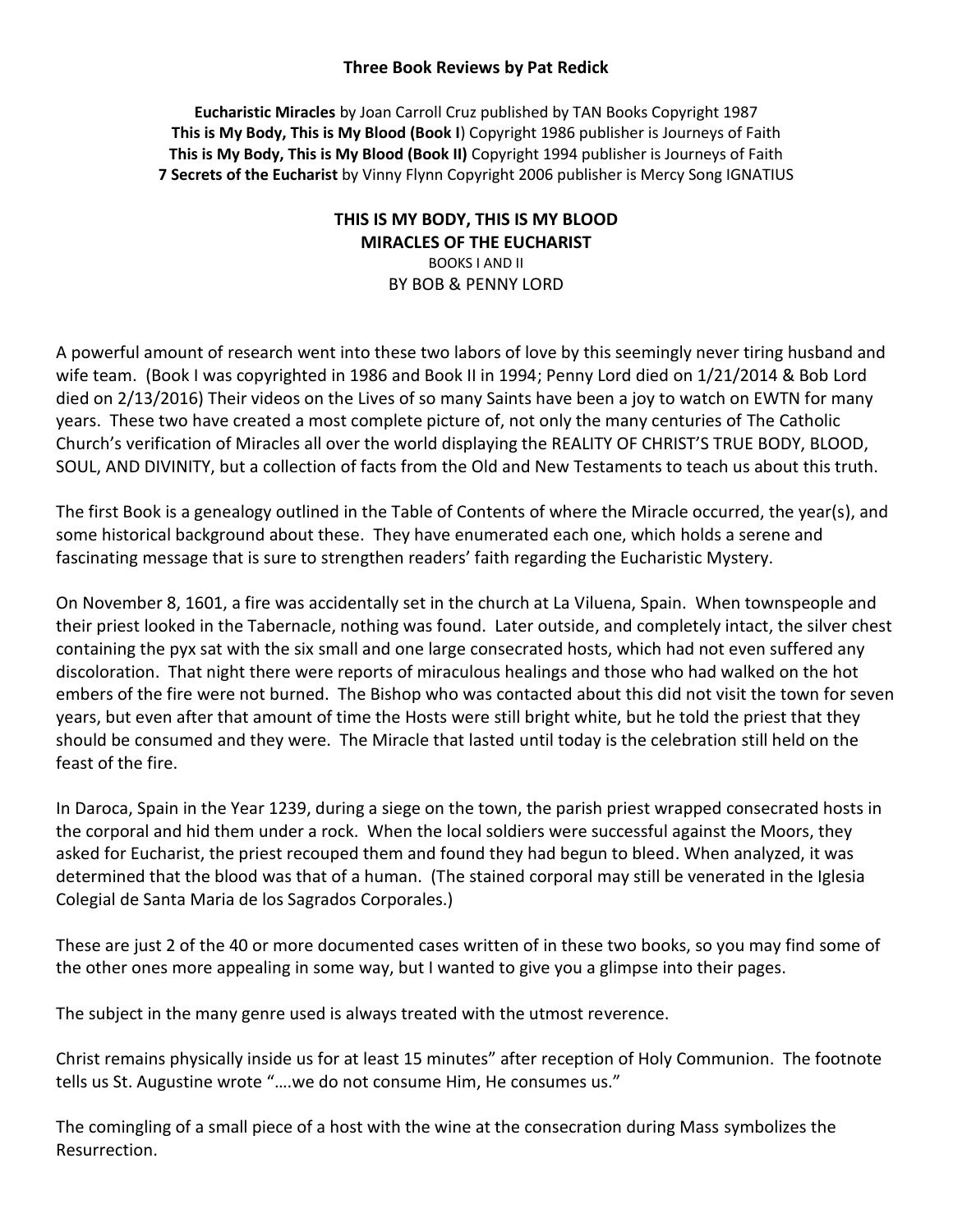I've heard it explained that when we witness the Eucharistic part of the Mass, we, in a sense, are leaving time and space and enter into the eschatological principle of timelessness. Much wisdom is wrapped up in recorded encounters with the special gift God allows for His beloved people to see, that they may believe. Abundant blessings are bestowed on all who receive in the right state of grace. I believe The Eucharist strengthens us for all of life's battles and gentle-izes us for our encounters of all sorts.

+++++++++++++++++++++++++++++

## **EUCHARISTIC MIRACLES AND EUCHARISTIC PHENOMENA IN THE LIVES OF SAINTS RY** JOAN CARROLL CRUZ

Except for a few observations of similarities, I will not try to dovetail these three books.

The Table of Contents in each book mentions miracles (some are overlapping) by place and year. Mr. & Mrs. Lord have added a few words about each there too. Many biblical references are made in all of the books.

Joan Carroll Cruz has lists in Part One of 33 Miracles from all over Europe between the 8<sup>th</sup> Century and 1970. Cruz's work also includes photos of great works of art and other relevant depictions at the end of each synopsis of the Miracle. She describes easy access points for adoration and viewing of remnants of the original miracles. These are a nice touch for those of us who will probably not visit each site personally.

Since this book was published later than the two written by Bob & Penny Lord, I will only use the scientific information found in it. While there are many attestations and written accounts from those who witnessed times when the host became flesh and the wine became blood, there are few actual scientific study results.

One stunning revelation in this book is that, under close scrutiny at the District Hospital of Cercee, blood stains from the second miracle at Stich, Germany in 1970 scientists "stated briefly that the stains consisted of human blood".

In 1257, Regensburg, Germany was home to two chapels-each named St. Savior. In 1255, on Holy Thursday, the priest at the oldest one was scheduled to take the Blessed Sacrament to the sick. On the way, the priest lost his footing and dropped the hosts into a stream. The Parishioners decided to build a chapel on the site where the Hosts had been scattered even though the priest had been able to retrieve all of them. About two years later, as another priest was experiencing doubt regarding the Eucharist, the corpus on the large altar crucifix seemed to come alive. One of the hands detached itself form the cross and took the chalice from his hands, and with shock and fear, the priest fervently repented and the chalice was given back to him. In 1260 the little chapel was renamed Cross Chapel.

A treasury of descriptions and pictures of the buildings, stained glass windows and interesting architectural features of churches associated with the miracles discussed in this work, flesh out it's many facets. The author also describes monstrances, ostensoriums and other reliquaries crafted for displaying the evidence of the miraculous happenings.

Confraternities and other associations initiated in some way with the Miracles are also reported in this extraordinary book of facts.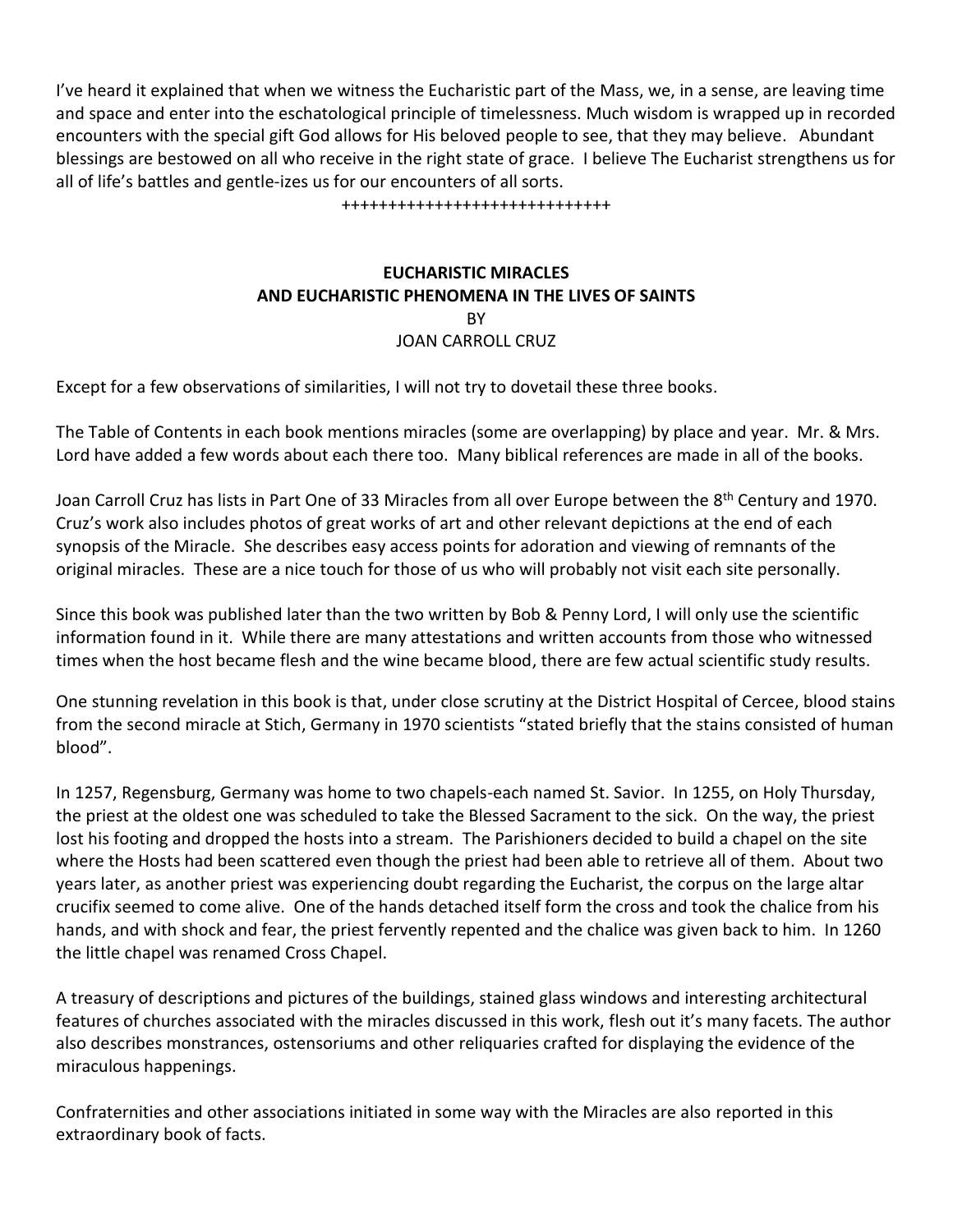As with the Miracle of Middleburg-Louvain, Belgium, she notes instances whereby medals and pictures were made to honor and revere the event.

In the Seefeld, Austria Church there is even a ceiling relief, fresco, and stained glass windows depicting the Miracle of 1384.

A 1502 painted panel adorns a wall of the Choir. Interspersed with the narration about many aspects of the Eucharistic Miracle are lessons in history, wars and looting by enemies of Christianity. Many instances of conversion and the effects of repentance and forgiving are also related by Cruz.

In Chapter 33 titled *More Eucharistic Miracles*, Cruz writes about instances of floating or the suspension of monstrances------Hosts placing themselves where they choose and lights illuminating the spot where discarded consecrated hosts were then found. Pope Gregory left written accounts of "the power of the Holy Sacrifice of the Mass" in physical, spiritual, supernatural and demonic healings.

I feel St. Theresa of Avila's quote sums up the central lesson of the three books "….when I hear others say they wish they had been living when You were on earth, I laugh to myself, for I know that I possess You as truly in the Blessed Sacrament.

St. John Bosco spoke of three "springs" to the supernatural life: confession, devotion of the Blessed Mother, and reception of Holy Communion.

The author near the beginning of the Ecstacies and Raptures Chapter, cites St. Paul's experience related to this in 2 *Cor.* 12:2-4.

An outline of fasts undertaken by a dozen or more saints, relate their ability to live for extended times with only Holy Communion for sustenance. Miracles and prayers answered due to this are also recorded in this work. Of St. Ita (Ida) one of the nuns at the convent she founded asked, "why is it that God loves thee so much…thou healest all manner of diseases, thou prophesiest…the angels converse with thee.

Recounting of Hosts being delivered to a jail cell by a heavenly being, an angel, and even from Jesus' hand as happened to St. Lawrence of Brindisi stress the importance of Eucharist. Narration on saints, who perceived Jesus at differing ages, usually emitting from Hosts, is another dimension discussed. Fascinating accounts of Saints, already canonized, having the gifts of tears, fire and light was not surprising since they were almost pre-qualified.

Throughout the book, the author quotes from Saints' biographies and autobiographies. I found these very interesting in the Section on Levitation, since she pointed out there are records of more than two hundred saints and holy people, who experienced this. I noticed there were several saints, who qualified to be mentioned in more than one of the categories explored in this ambitious undertaking. The saints, who are beautifully quoted, help us understand the importance of daily mass.

The roots, progression of practices, and indulgences granted for celebrations regarding the Eucharist, such as Forty hours devotions, are noted.

John's gospel is used to stress all the ways Christ taught us about this Sacrament.

Overall I found all the pages in this book contained at least one nugget of truth and guidance that will help readers grow in devotion to God with us in this very special way.